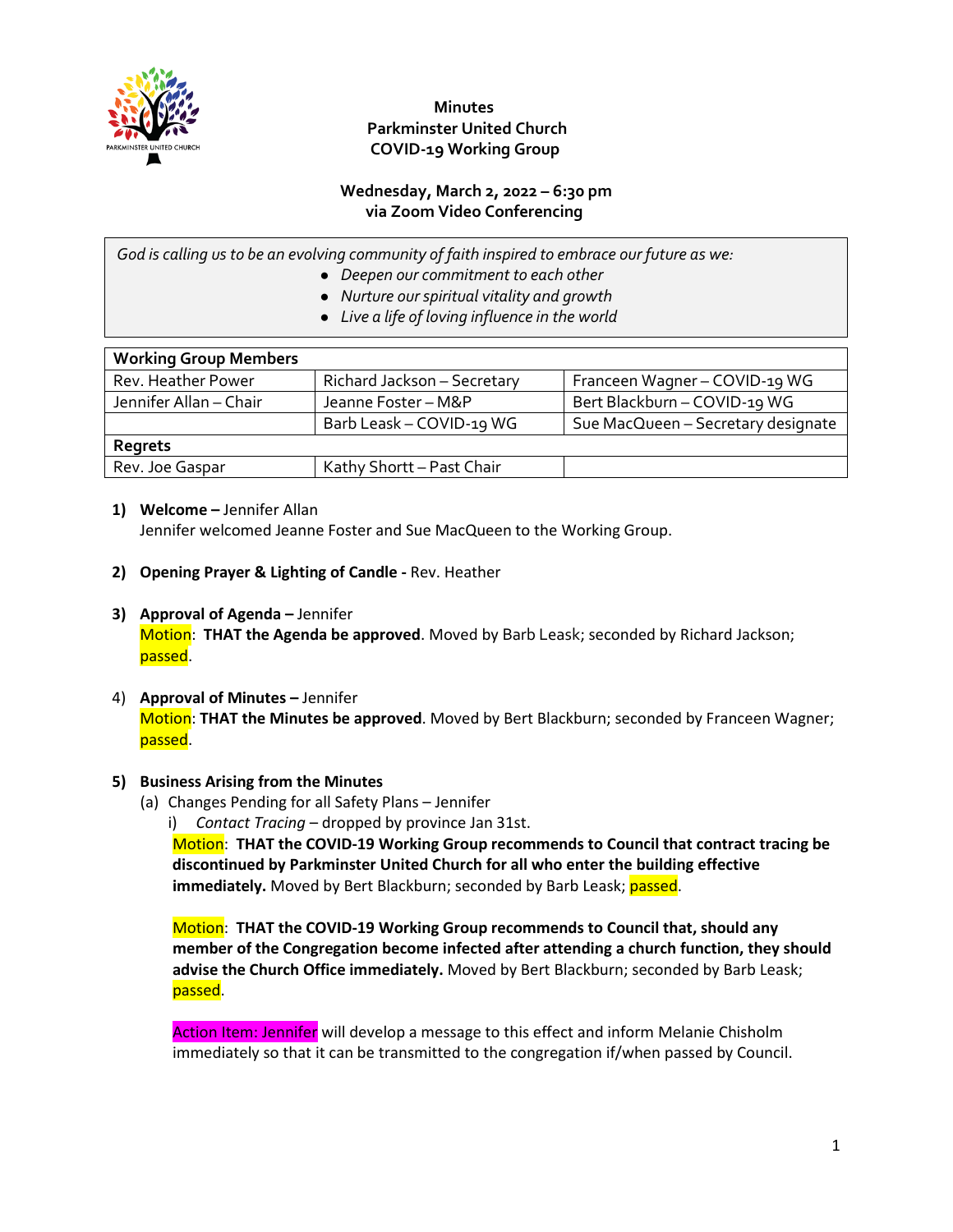

## **Minutes Parkminster United Church COVID-19 Working Group**

ii) *Proof of Vaccination* – dropped by province March 1<sup>st</sup> with businesses being allowed to implement them voluntarily

Motion: **THAT proof of vaccination be continued by Parkminster United Church for all who enter the building and that this be revisited in the next WG meeting.** Moved by Bert Blackburn; seconded by Jeanne Foster; passed.

iii) *Relaxing Safety Plans of Parkminster*

A checklist of restrictions that could be relaxed has been included as Appendix 1.

Motion: **THAT our Safety Plans be changed following consideration by Council to allow for:**

- **i. Masked singing and responses;**
- **ii. Hymnals and Bibles to be returned to the pews;**
- **iii. Name tags to be returned to the pick-up board;**
- **iv. In-person announcements, statements of welcome, greetings and joys and concerns and**
- **v. Youth programs\* for groups.** (\*but not children's programs during Service)**.**

Moved by Richard Jackson; seconded by Franceen Wagner; passed.

Action Item: Jennifer to work with Kathy Shortt updating the safety plans and then to introduce them to Council for approval.

(b) ACCKWA Cooking Circle Safety Plan - Jennifer

The *ACCKWA Cooking Circle Safety Plan* is attached as Appendix 2 together with the *Building Use Chart* (Appendix 3).

Motion: **THAT the ACCKWA Cooking Circle Safety Plan be accepted to allow the group to begin on March 17, 2022.** Moved by Bert Blackburn; seconded by Sue MacQueen; passed.

(c) Funeral Safety Plan - Heather

The *Parkminster Funeral Safety Plan* is attached as Appendix 4. Motion: **THAT the COVID-19 Working Group recommends to Council that the Funeral Safety Plan be made consistent with the Worship Safety Plan.** Moved by Bert Blackburn; seconded by Franceen Wagner; passed.

Action Item: Jennifer is to discuss these two safety plans with Kathy Shortt and Melanie Chisholm to ensure that they are consistent.

#### **6) Any Other Business:**

Action Item: Richard is to provide Sue MacQueen with a template on preparing the Working Group minutes from Jennifer's notes that are prepared before the meeting.

#### **7) Closing Prayer - Rev. Heather**

#### **8) Next Meeting**

Thursday April 7th – 6:30 pm Thereafter, meetings are the first Wednesday of the month at 6:30pm: May  $4<sup>th</sup>$  and June  $1<sup>st</sup>$ .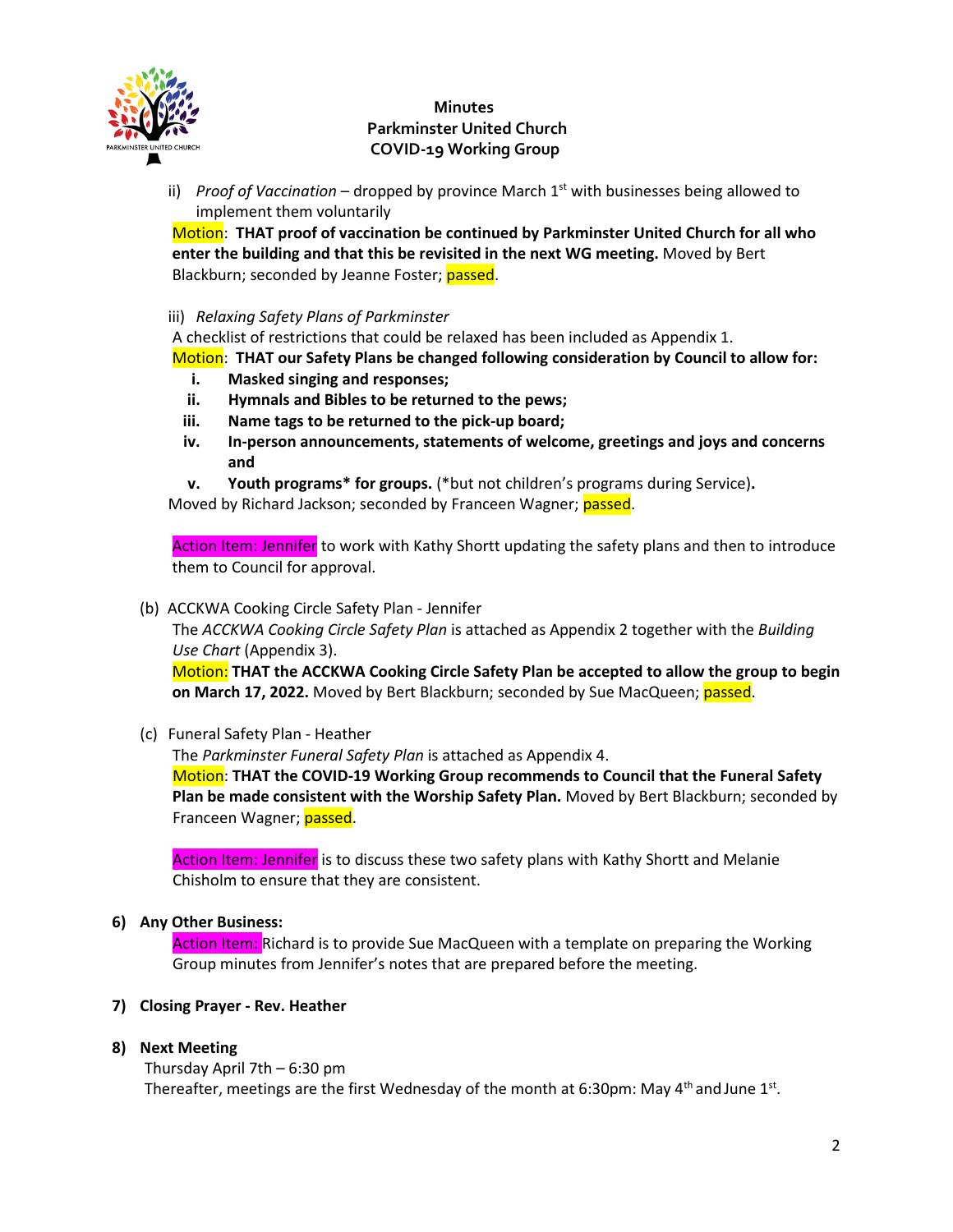

 **Minutes Parkminster United Church COVID-19 Working Group**

# **9) Appendices**

- 1. Relaxing Safety Plans of Parkminster
- 2. ACCKWA Cooking Circle Safety Plan
- 3. Building Use Chart
- 4. Parkminster Funeral Use Safety Plan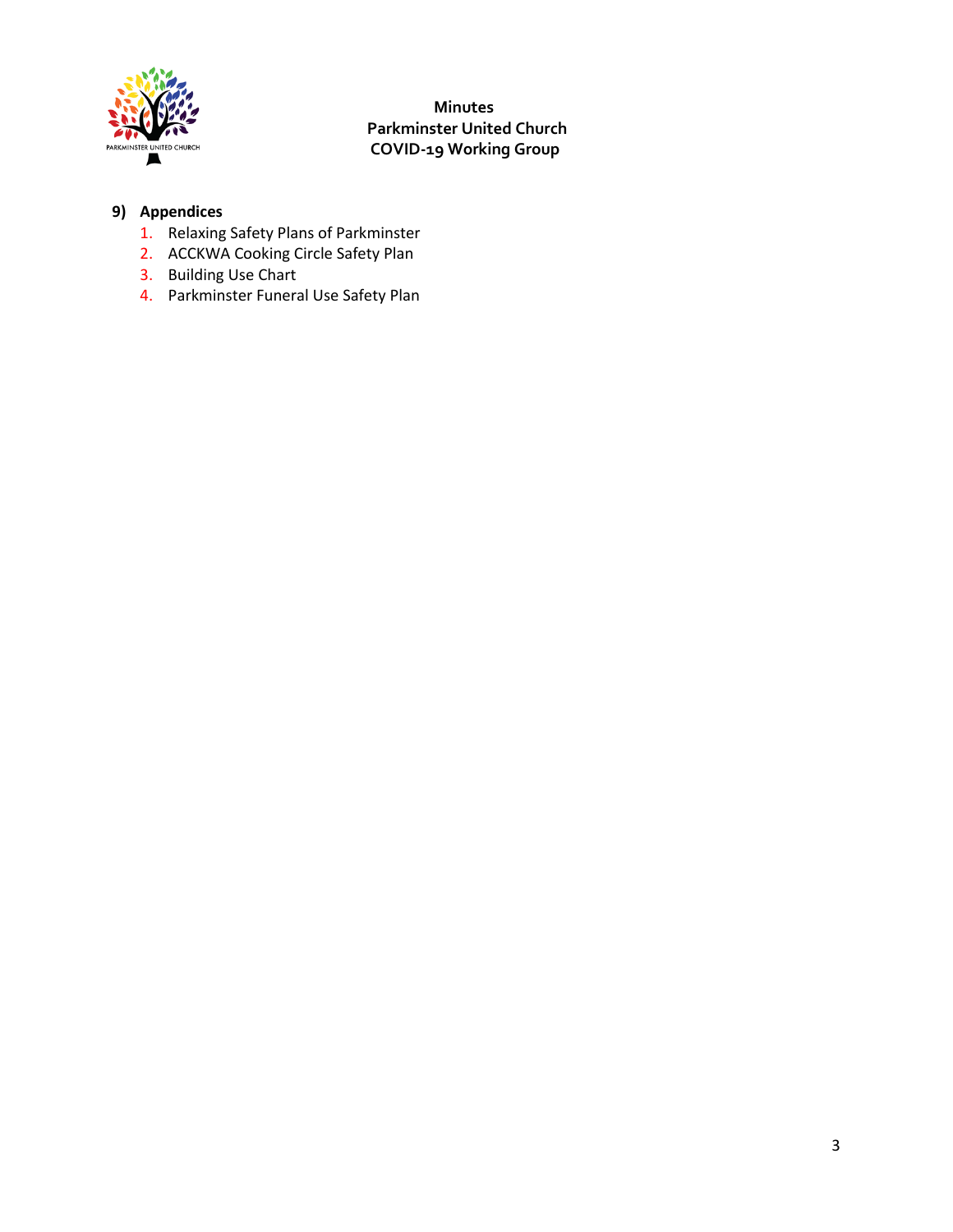# **Appendix 1**

## **Relaxing Safety Plans of Parkminster United Church**

As we determine we are comfortable allowing these changes we can indicate the date and notes on any process/procedure/communication that is required.

## **Worship Safety Plan**

| <b>Allowing</b>                               | When | <b>Notes</b> |
|-----------------------------------------------|------|--------------|
| Entry without double-vaccination              |      |              |
| Entry without pre-screening                   |      |              |
| Entry without checking in for contact tracing |      |              |
| Entry without mask wearing                    |      |              |
| Hugging                                       |      |              |
| Handshaking                                   |      |              |
| Passing the peace with handshake              |      |              |
| Group responses                               |      |              |
| In-person announcements                       |      |              |
| In-person Welcome Statement                   |      |              |
| In-person readings                            |      |              |
| In-person joys and concerns                   |      |              |
| Candle lighter                                |      |              |
| No physical distancing                        |      |              |
| Paper bulletins provided                      |      |              |
| Hymnals in pews                               |      |              |
| <b>Bibles in pews</b>                         |      |              |
| Passed offering plate                         |      |              |
| Choral signing with masks                     |      |              |
| Choral signing without masks                  |      |              |
| Congregational singing with masks             |      |              |
| Congregational singing without masks          |      |              |
| Soloists without screens                      |      |              |
| Coat racks                                    |      |              |
| Increased elevator capacity                   |      |              |
| No out of bounds areas                        |      |              |
| Closed windows                                |      |              |
| Fans on                                       |      |              |
| Children's programs in church - Sunday School |      |              |
| Youth programs in church                      |      |              |
| Increased family worship space capacity       |      |              |
| Coffee-hour in church                         |      |              |
| Name tags                                     |      |              |
|                                               |      |              |
|                                               |      |              |
|                                               |      |              |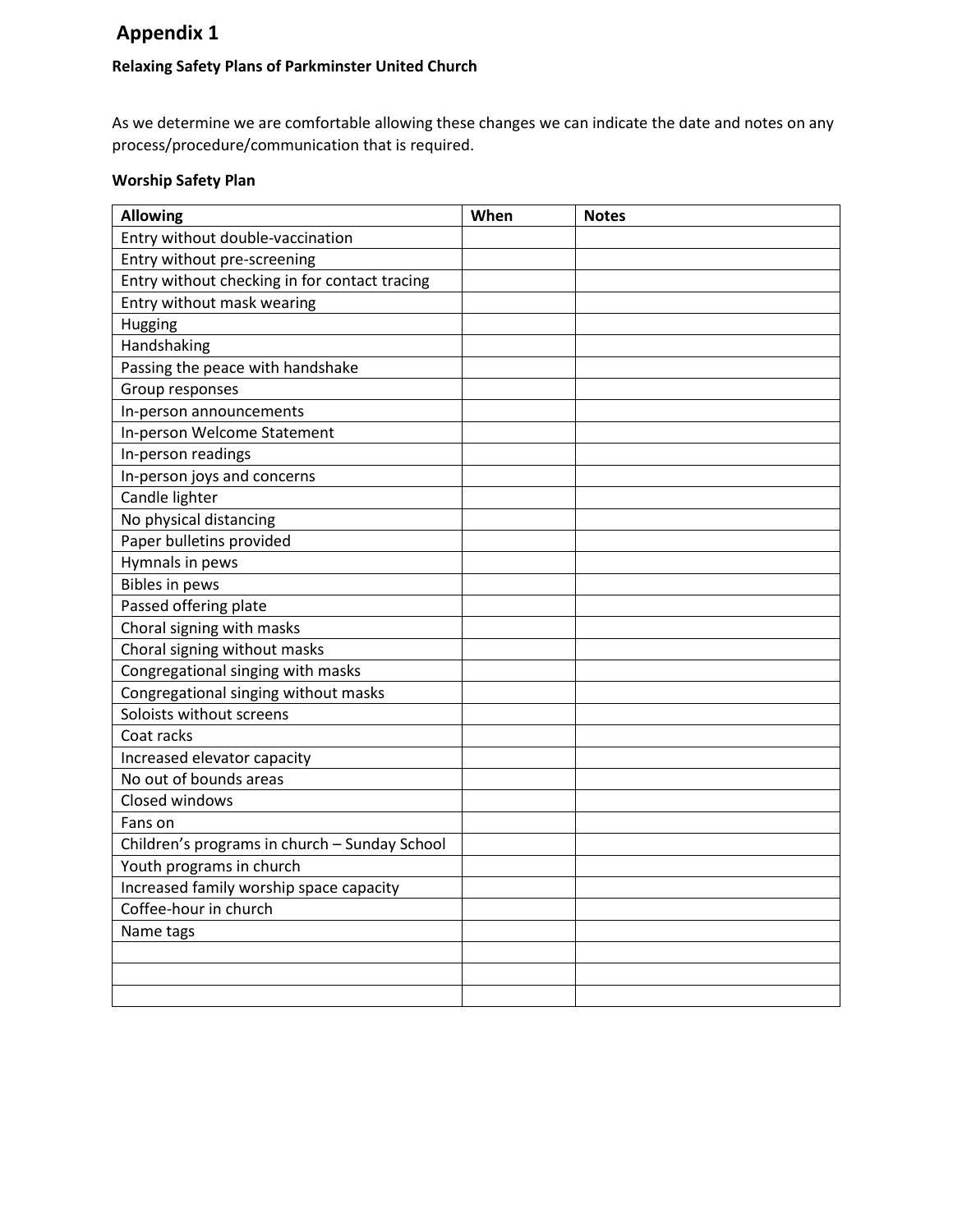# **Church Group / Tenant Safety Plans**

| <b>Allowing</b>                               | When     | <b>Notes</b>                          |
|-----------------------------------------------|----------|---------------------------------------|
| Entry without double-vaccination              |          |                                       |
| Entry without pre-screening                   |          |                                       |
| Entry without checking in for contact tracing |          |                                       |
| Entry without mask wearing                    |          |                                       |
| No physical distancing                        |          |                                       |
| No out of bounds areas                        |          |                                       |
| Open windows                                  |          |                                       |
| Fans on                                       |          |                                       |
| Eating together                               | Dec 8/21 | If physical distancing was maintained |
| No capacity limits                            |          |                                       |
|                                               |          |                                       |
|                                               |          |                                       |
|                                               |          |                                       |
|                                               |          |                                       |
|                                               |          |                                       |
|                                               |          |                                       |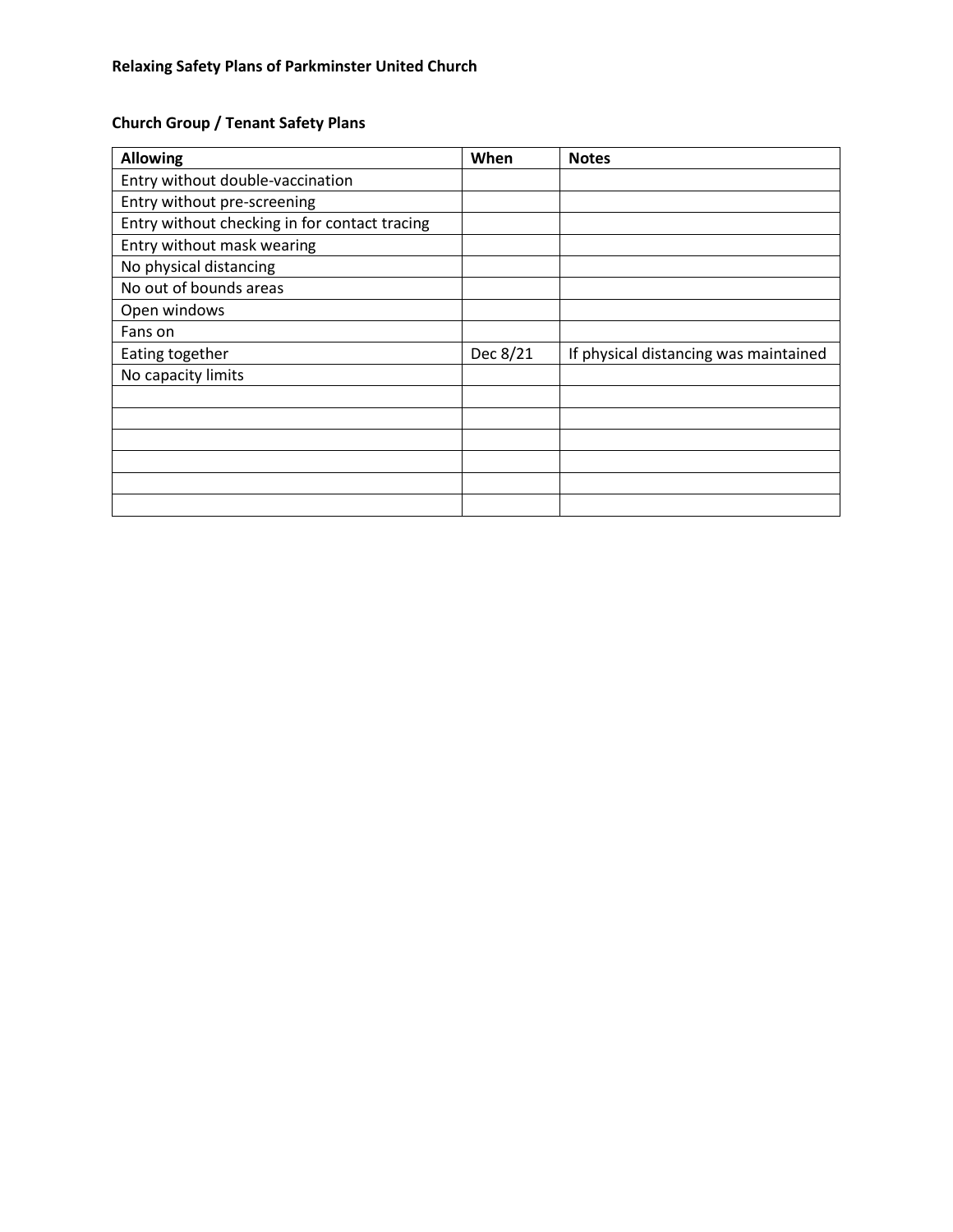# **Appendix 2:**

# **Parkminster United Church Group COVID Safety Plan**

As part of the COVID 19 recommendations, Parkminster United Church requests that groups follow these safety protocols when using the church property.

- $\star$  Masks must be worn by all participants while in the church building.
- ★ **Contact Tracing and Screening Results are to be collected on all participants entering the building. This information needs to be kept confidential and destroyed after 30 days or as per current guidelines.**
	- **Screening questions are posted on the front door and inside the main entrance.**
	- **The leader of any independent group must sign Parkminster's Contact Tracing Sheet even though they are keeping their own contact tracing sheets.**
- $\star$  Follow physical distancing guidelines
- ★ Groups will provide their own disinfecting wipes and clean all high touch surfaces before leaving the building: door handles, light switches, stair railings, counters, chairs, tables etc. including the high touch surfaces in their designated washroom(s). Property has approved any brand name disinfecting wipes Lysol, Clorox, etc.
- $\star$  Groups will provide hand sanitizer for their participants' use
- ★ The group will use the washroom(s) as assigned by Parkminster United Church
- $\star$  The water fountain and the coat hooks will be out of bounds.
- $\star$  Doors must be locked after participants enter the building
- $\star$  The following information will be provided by PUC
	- Designated Room
	- Designated Washroom(s)
	- Designated Doors for entering and exiting

Each group will provide their own safety plan which will outline their procedures to meet the requirements of the Parkminster United Church COVID Safety Guidelines. Each individual safety plan must be approved by Council and be attached to this safety plan.

As guidelines are constantly changing, safety plans may be updated and reviewed as needed.

#### **COVID 19 Safety Plan Application**

| <b>Group Name</b>                         | <b>ACCKWA Cooking Circle</b> |
|-------------------------------------------|------------------------------|
| Meeting Day/Evening Requested             | 3rd Thursday of the month    |
| Time of Meeting Requested                 | $10:30$ am - 2:00pm          |
| Rooms requested                           | Gym & Kitchen                |
| Designated Meeting Day/Evening            | as above                     |
| <b>Designated Rooms</b>                   | as above                     |
| Designated Washroom(s)                    | main floor washrooms         |
| Designated Doors for entering and exiting | main lobby doors             |
| <b>Approval Date</b>                      | <b>PENDING</b>               |

*Group Safety Plan to meet the requirements of the Parkminster United Church COVID Safety Guidelines must be attached.* 



Parkminster United Church | 275 Erb Street East | Waterloo, ON | N2J 1N6 | parkuc@golden.net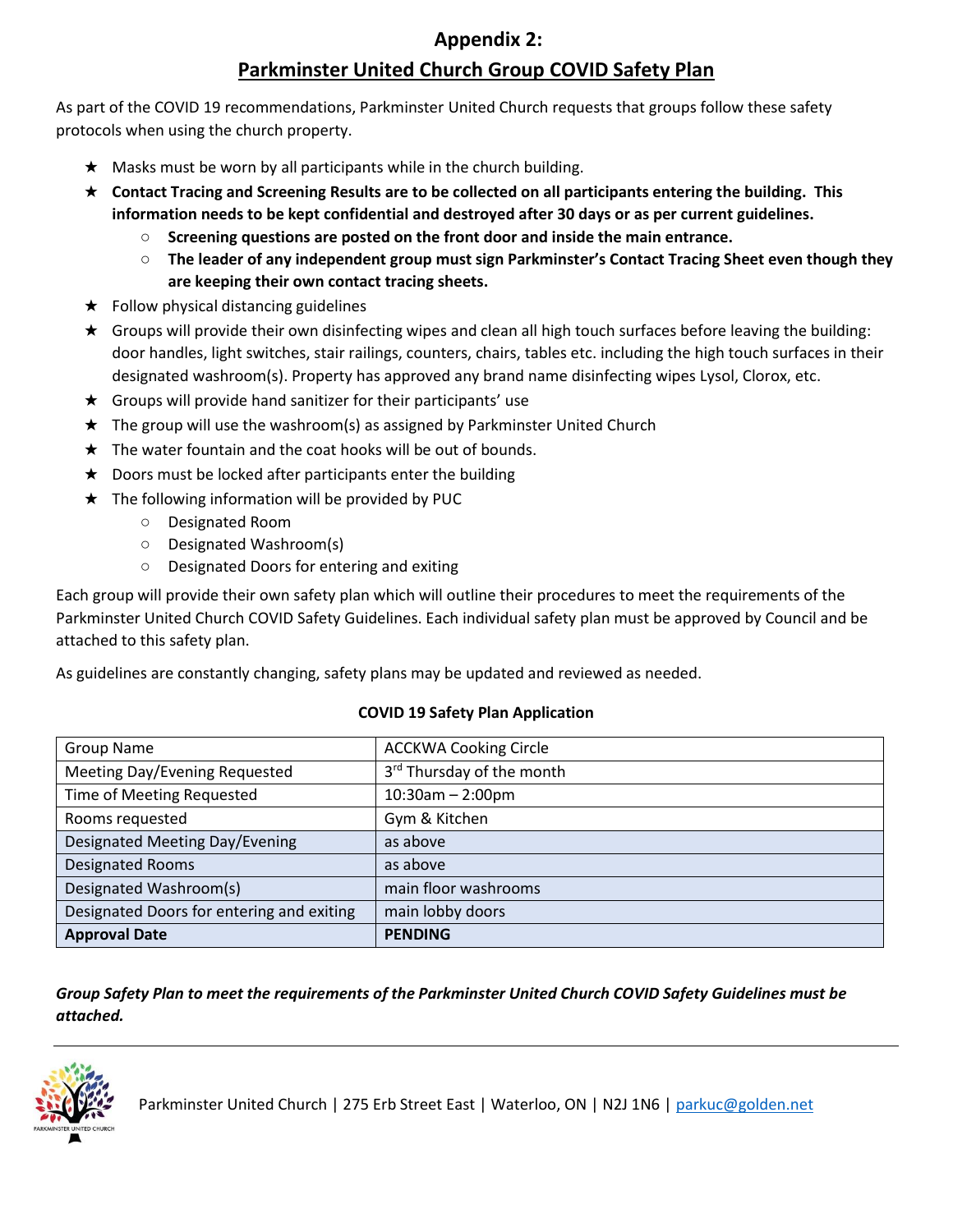## **DRAFT #1 (Feb 24, 2022)**

#### **Entering the building**

- Do not enter if you have tested positive for COVID in the past 14 days or have answered yes to any of the COVID-19 screening questions.
- Sanitize hands at the door
- Facilitator will hand in new mask at the entrance: Double-masking may be necessary for some folks to get a proper seal, due to the size of adult masks and individual face shape. Masks are always mandatory except when eating and drinking.

## **COVID-19 screening**

- Any person participating in the Cooking Circle must provide proof of full COVID vaccination (2 doses)
- Facilitator will sign in and sign out using Parkminster's Contact Tracing form
- ALL participants will complete the contact tracing form using ACCKWA's tablet or scan QR code with their phone. These can be shared with the church upon request.

## **Physical distancing**

- Social distance at all times.
- Will be bringing two Air purifiers and they are to be set to #2 or #3 on dial in every space (will be used both in the gym during eating and the kitchen during cooking)

#### **Disinfection**

A designated person will sanitize using disinfectant wipes supplied by the tenant.

- High-touch surfaces in common areas (light switches, coat hooks)
- All kitchen surfaces
- Tables & chairs
- Washrooms on the main floor

#### EMAIL to ACCKWA, Feb 22, 2022:

Our reviewer noticed that parts of your safety plan goes beyond what Parkminster requires, but you are most welcome to make those safety requirements. We have listed those parts of your safety plan that go above and beyond below:

- Double-masking is not a requirement of Parkminster, but masks are always mandatory except when eating and drinking.
- Parkminster does not require testing.
- Parkminster encourages social distancing when practical.
- Parkminster does not require air purifiers.

#### ACCKWA reply, Feb 24, 2022:

- remove the onsite testing since it is time consuming.
- given that our group lives with chronic conditions I would leave the other stuff for extra protection.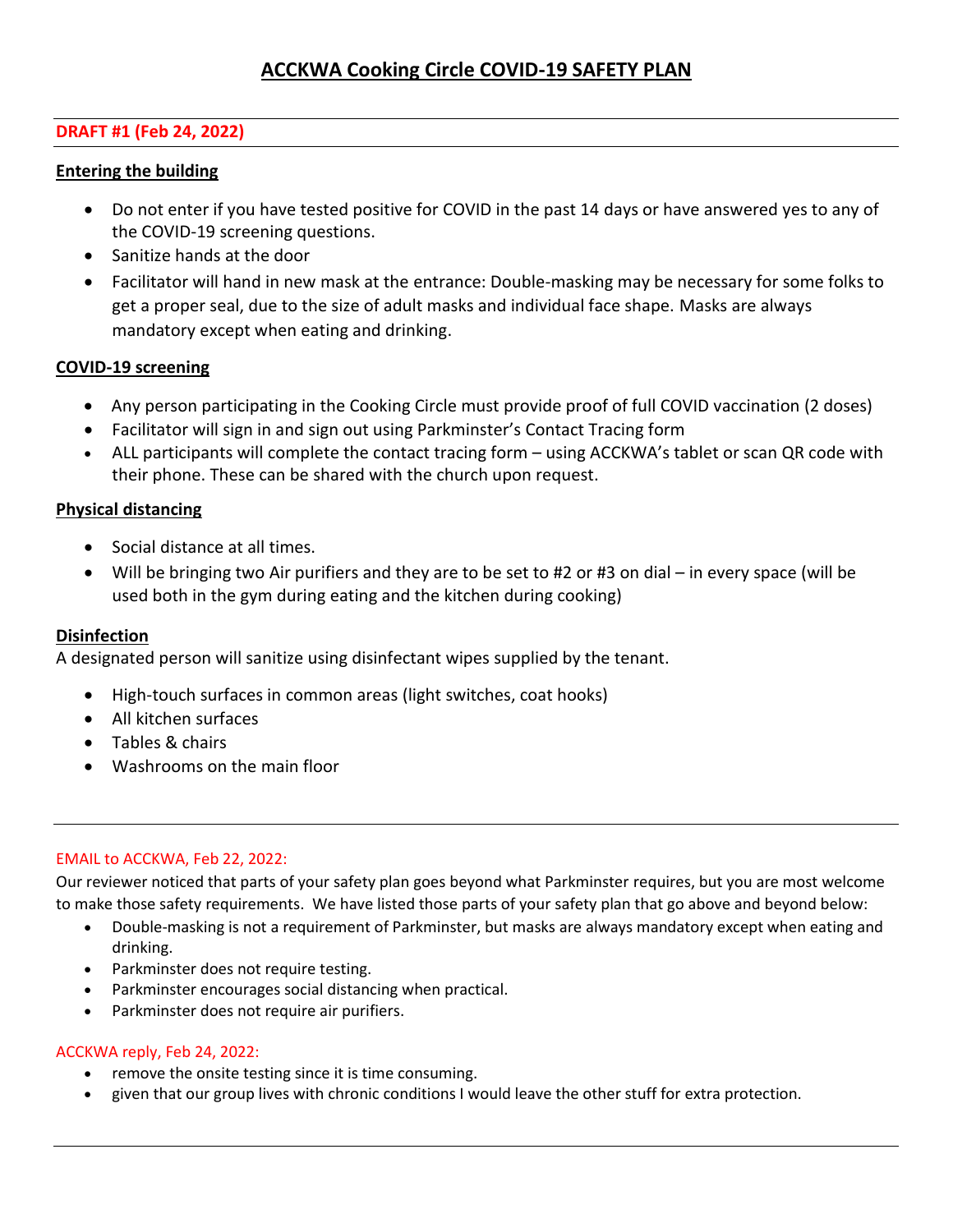# **Appendix 3:**

#### **PARKMINSTER BUILDING USE**

#### **as of February 25, 2022**

#### **NOTES:**

#### *Tenants pay \$\$ for space; Groups non-pay*

\*\*WRDSS (Down Syndrome Society) cooking classes - if/when they return, leader typically books 3 classes per month; participants teens/adult

| <b>DAY</b>       | <b>TIME</b>    | <b>NAME</b>                        | <b>ROOM</b>             | <b>TYPE</b>                           | FREQ.                  | NOTES as of February 25, 2022              |
|------------------|----------------|------------------------------------|-------------------------|---------------------------------------|------------------------|--------------------------------------------|
| <b>MONDAY</b>    |                |                                    |                         |                                       |                        | group/tenant INSIDE unless otherwise noted |
| A.M.             |                |                                    |                         |                                       |                        |                                            |
| P.M.             | 6:30-7:30pm    | 9th Beavers                        | Gym                     | group                                 | wkly                   |                                            |
|                  | 6:30-7:30pm    | 7th Guides                         | Corner classroom        | group                                 | wkly                   |                                            |
|                  |                |                                    |                         |                                       |                        |                                            |
|                  | 7:00-9:00pm    | 9th Pathfinders                    | Double classroom        | group                                 | wkly                   |                                            |
|                  | 7:00-9:00pm    | Gay Mens+ Social Network (mtg)     | <b>Family Room</b>      | group                                 | last Mon of the month  |                                            |
| <b>TUESDAY</b>   |                |                                    |                         |                                       |                        |                                            |
| A.M.             | 10:00am-3:00pm | <b>ALIUD Alternative</b>           | Double classroom        | tenant (\$\$)                         | wkly                   | off-site in Feb; March dates TBD           |
| P.M.             | 5:00-9:00pm    | <b>WRDSS Youth Cooking Class**</b> | Kitchen & Hallway       | tenant (\$\$)                         | wkly                   | no response to date                        |
|                  | 5:00-9:30pm    | <b>KW Karate</b>                   | Gym                     | tenant (\$\$)                         | wkly                   |                                            |
|                  | 6:30-8:00pm    | Cubs-                              | <b>Double classroom</b> | group                                 | wkly                   | SPOT OPEN - CUBS ROLLED IN W/SCOUTS        |
|                  | 6:30-8:00pm    | <b>Venturers</b>                   | Corner classroom        | group                                 | wkly                   | waiting to hear from leader                |
|                  | 7:00-9:00pm    | Gay Mens+ Social Network (euchre)  | Family Room             | group                                 | 3rd Tues of the month  |                                            |
| <b>WEDNESDAY</b> |                |                                    |                         |                                       |                        |                                            |
| A.M.             |                |                                    |                         |                                       |                        |                                            |
| P.M.             | 6:30-8:30pm    | 13th Guides                        | Double classroom        | group                                 | wkly                   |                                            |
|                  | 6:30-8:30pm    | 8th Pathfinders                    | Corner classroom        | group                                 | wkly                   |                                            |
|                  | 6:30-8:30pm    | Scouts & Cubs                      | Gym                     | group                                 | wkly                   |                                            |
|                  | 7:00-8:30pm    | Bells                              | Sanctuary               | PUC                                   | wkly                   |                                            |
| <b>THURSDAY</b>  |                |                                    |                         |                                       |                        |                                            |
| A.M.             | 10am-3:00pm    | <b>ALIUD Alternative</b>           | Double classroom        | tenant (\$\$)                         | wkly                   | offsite in Feb; March dates TBD            |
|                  | 10am-2:00pm    | <b>ACCKWA Cooking Circle</b>       | Gym & Kitchen           | group                                 | 3rd Thurs of the month | returning March 17 pending safety plan     |
| P.M.             | 5:00-9:30pm    | <b>KW Karate</b>                   | Gym                     | tenant $(\overline{\$}\overline{\$})$ | wkly                   |                                            |
|                  | 7:30-9:30pm    | VU Choir                           | Sanctuary               | <b>PUC</b>                            | wkly                   |                                            |
| <b>FRIDAY</b>    |                |                                    |                         |                                       |                        |                                            |
| A.M.             |                |                                    |                         |                                       |                        |                                            |
| P.M.             |                |                                    |                         |                                       |                        |                                            |
| <b>SATURDAY</b>  |                |                                    |                         |                                       |                        |                                            |
| A.M.             |                |                                    |                         |                                       |                        |                                            |
| P.M.             |                |                                    |                         |                                       |                        |                                            |

#### **UPCOMING SPECIAL RENTALS**

| <b>March 14-18</b> | $-5:30pm$<br>$18am-$  | Artshine Inc.  | gym                         | Itenant (SS)  | Tone week only |  |
|--------------------|-----------------------|----------------|-----------------------------|---------------|----------------|--|
| <b>March 14-18</b> | $-5:30$ pm<br>$18am-$ | Mindful Makers | <b>Ibasement classrooms</b> | tenant (\$\$) | one week only  |  |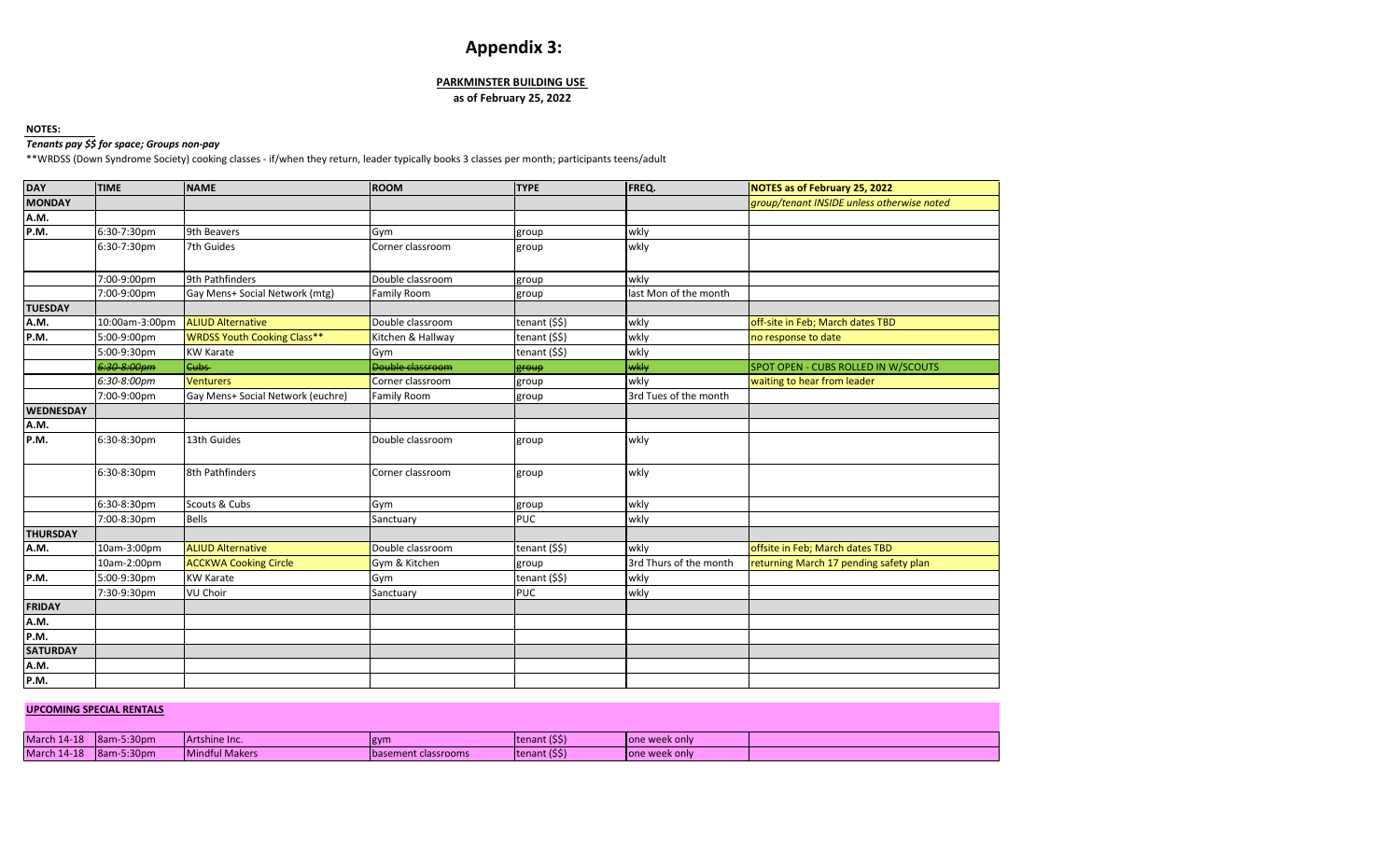# **Appendix 4:**

# **PARKMINSTER FUNERAL SERVICE SAFETY PLAN**

## **REVISED PLAN: February 24, 2022. For discussion at COVID-19 Working Group meeting of March 2, 2022.**

## **KEEP IN OR REMOVE?**

- **●** We encourage families to use funeral home facilities for funeral services during the pandemic.
- **●** Parkminster will permit the use of the sanctuary for funerals subsequent to provincial guidelines and the oversight of funeral home staff.

## **GENERAL INFORMATION**

## **COVID-19 Screening:**

Guests are responsible for self-screening prior to attending the service. They may also be screened as they enter the building.

**Contact Tracing/Proof of Vaccination/COVID Screening:** If funeral home is present for the service, then their staff will handle all COVID-related safety protocols. If a funeral home is not present, this will fall to the On-Site Coordinator & church volunteers to handle.

## **UPON ARRIVAL AND BEFORE FUNERAL SERVICE**

- Masks must be worn while in the building. Masks are mandatory as per the Region of Waterloo Public Health bylaw.
- As guests enter the main lobby, they will be asked to leave their name & telephone number for contact tracing. Public Health requires this information and will be kept in a confidential file for 30 days. If not needed after that time it will be shredded.
- Proof of full vaccination (2 doses) and photo identification is also required for everyone over the age of 12.
- Following check-in guests will be asked to go directly to the sanctuary to avoid congestion in the main lobby and upper hall.
- Ushers will direct people to their seats. People will be seated from the front to the back to reduce walking past other people.
- We encourage guests to physically distance from people outside their social circle.
- Please bow or nod instead of using the traditional handshake orhugs.
- Take all coats etc. with you to the Sanctuary as the coat racks will be out of bounds.
- Only one family group at a time in the LIFT.
- Please cough or sneeze into your elbow or use a tissue when necessary to limit possible contamination of surfaces.
- Please use all washrooms on the entry level outside the gym and the washroom on the upper level outside the family room. Please sanitize your hands before entering and upon exiting the washroom.
- The immediate family will use the Family Room for their private space.